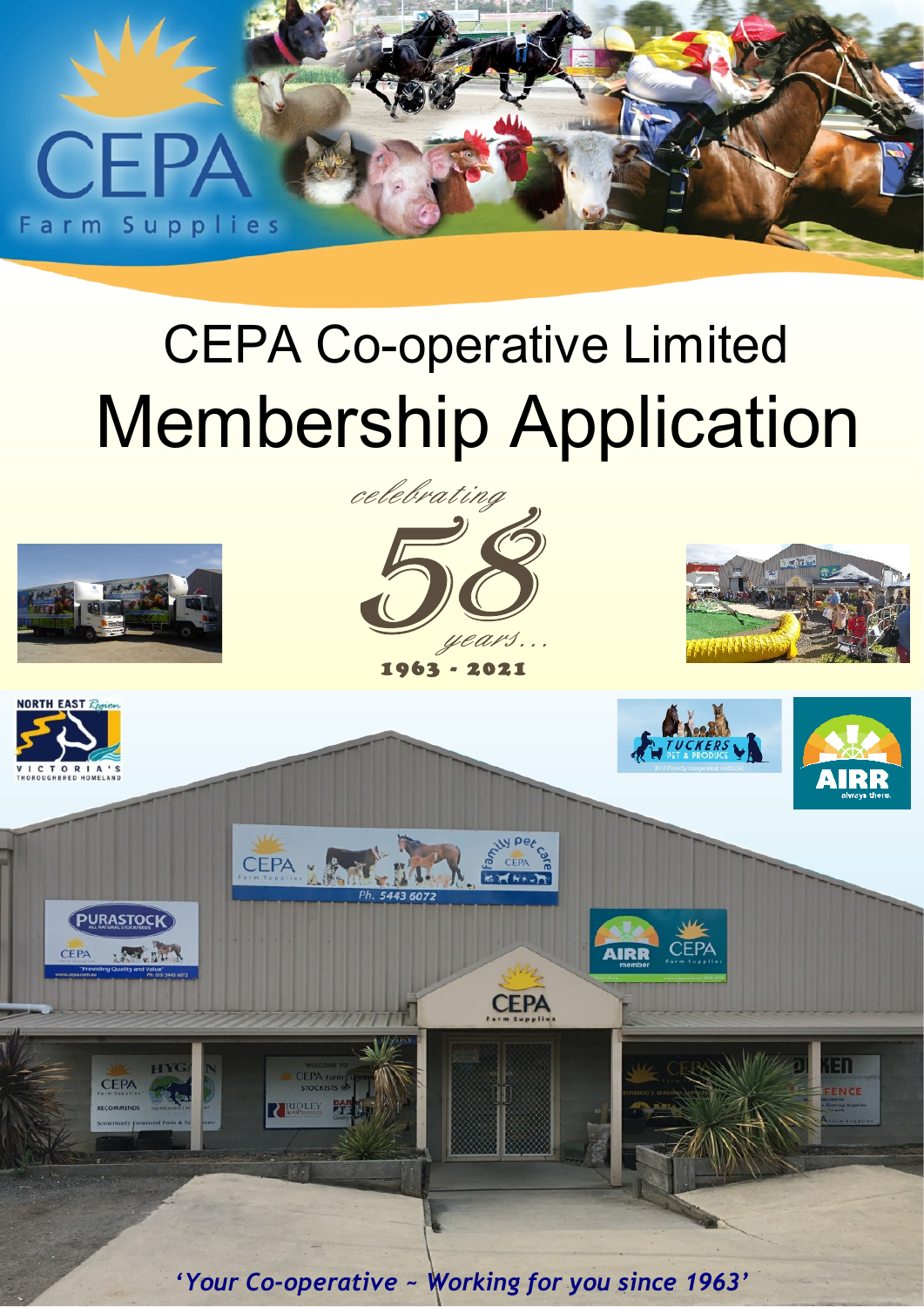## **CEPA FARM SUPPLIES**

Since 1963, CEPA Farm Supplies have established themselves as the '*Stockfeed and Animal Health Specialists'* servicing Bendigo and Regional Victoria.

CEPA Farm Supplies offer the largest range of stockfeeds, supplements, animal health products, pet supplies & products, bulk fuel and general farm merchandise, all at the lowest prices available.

Membership of CEPA Farm Supplies provides many additional benefits and discounts across a range of industries.



CEPA Co-operative Limited has a comprehensive website at www.cepa.com.au and we encourage you to visit the website and further see how CEPA Co-operative Limited could support you.

If you have any further questions, please do not hesitate to contact our office on Ph. (03) 5443 6072 during business hours and we look forward to seeing you in the store at 4-10 Stanley Street, Bendigo.

#### Testimonial

*"The very competitive prices, variety of products, excellent service and quick turnaround times are the reasons we always look to CEPA when we need anything related to our equine supplies.*

*We know that these specialised items will be available quickly and their understanding of the industry is second to none."*

**Peter Liston - Three Bridges Thoroughbreds, Eddington.**

Join our Social **Network** 



4-10 Stanley Street, Bendigo **Telephone (03) 5443 6072**



www.cepa.com.au info@cepa.com.au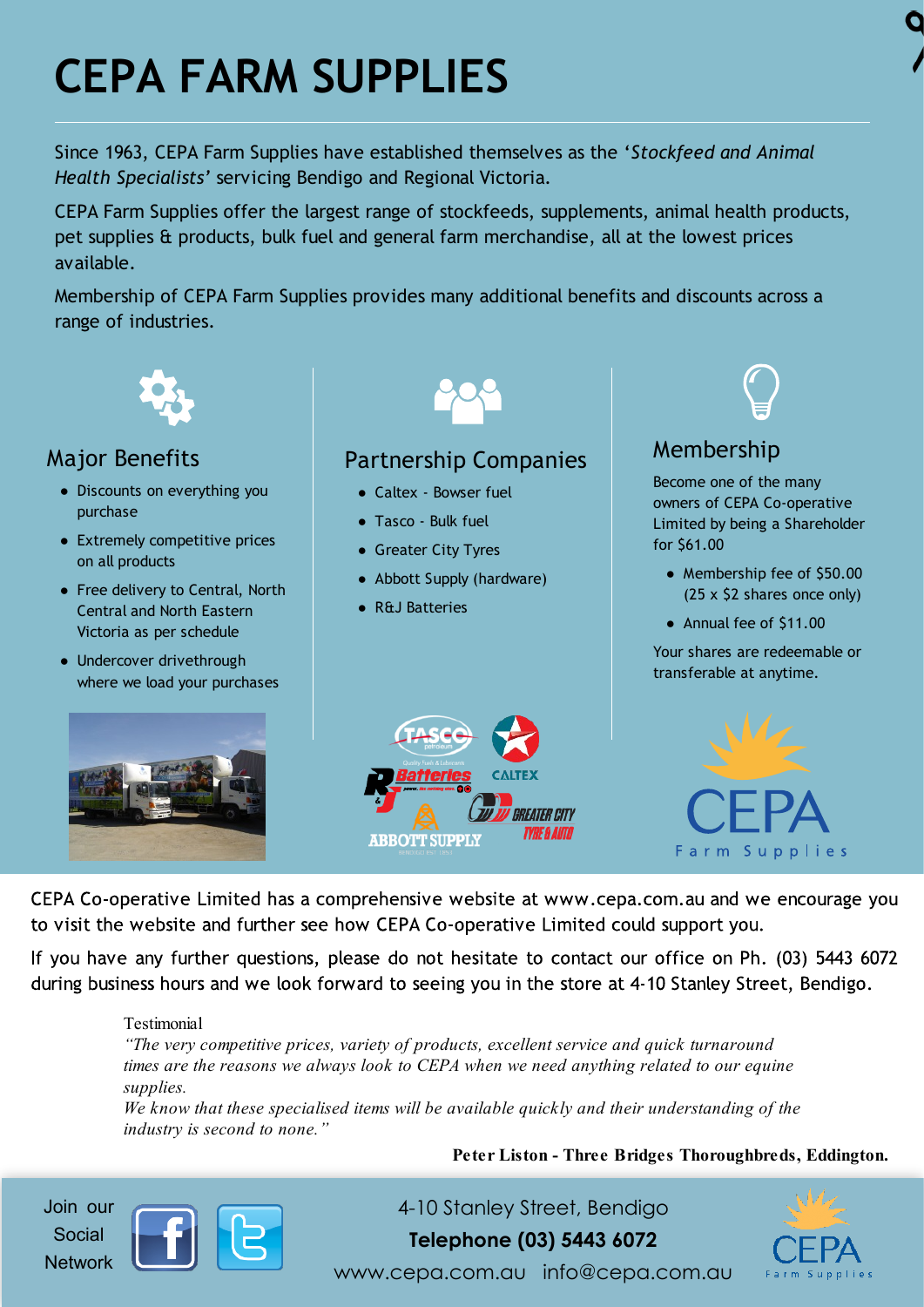

### **MEMBERSHIP APPLICATION**

| Given Name/s: 2008 Civen Name/s: 2008 Civen Name / State Management Civen Name / State Management Civen Name / St                                                                                                                                                                |                                                                                                 |                                                                                                                                                                                                                                                                                                                                                                                                                   |
|----------------------------------------------------------------------------------------------------------------------------------------------------------------------------------------------------------------------------------------------------------------------------------|-------------------------------------------------------------------------------------------------|-------------------------------------------------------------------------------------------------------------------------------------------------------------------------------------------------------------------------------------------------------------------------------------------------------------------------------------------------------------------------------------------------------------------|
| Surname:                                                                                                                                                                                                                                                                         |                                                                                                 |                                                                                                                                                                                                                                                                                                                                                                                                                   |
| Occupation:                                                                                                                                                                                                                                                                      |                                                                                                 |                                                                                                                                                                                                                                                                                                                                                                                                                   |
| Business Name: <b>Example 2018</b> Name:                                                                                                                                                                                                                                         |                                                                                                 |                                                                                                                                                                                                                                                                                                                                                                                                                   |
|                                                                                                                                                                                                                                                                                  |                                                                                                 |                                                                                                                                                                                                                                                                                                                                                                                                                   |
| Email: <u>Email: Email Accounts:</u> Yes / No                                                                                                                                                                                                                                    |                                                                                                 |                                                                                                                                                                                                                                                                                                                                                                                                                   |
| Residential Address: Electronic Construction (Construction Construction Construction Construction Construction                                                                                                                                                                   |                                                                                                 |                                                                                                                                                                                                                                                                                                                                                                                                                   |
|                                                                                                                                                                                                                                                                                  |                                                                                                 | $\textbf{Post code: } \begin{tabular}{cc} \textbf{} & \textbf{} & \textbf{} \\ \textbf{} & \textbf{} & \textbf{} \\ \textbf{} & \textbf{} & \textbf{} \\ \textbf{} & \textbf{} & \textbf{} \\ \textbf{} & \textbf{} & \textbf{} \\ \textbf{} & \textbf{} & \textbf{} \\ \textbf{} & \textbf{} & \textbf{} \\ \textbf{} & \textbf{} & \textbf{} \\ \textbf{} & \textbf{} & \textbf{} \\ \textbf{} & \textbf{} & \$ |
|                                                                                                                                                                                                                                                                                  |                                                                                                 |                                                                                                                                                                                                                                                                                                                                                                                                                   |
|                                                                                                                                                                                                                                                                                  |                                                                                                 | Post code:                                                                                                                                                                                                                                                                                                                                                                                                        |
| <b>Account References</b>                                                                                                                                                                                                                                                        |                                                                                                 |                                                                                                                                                                                                                                                                                                                                                                                                                   |
| Business Name: <b>www.communications.communications.communications.communications.communications.communications.communications.com</b>                                                                                                                                           |                                                                                                 |                                                                                                                                                                                                                                                                                                                                                                                                                   |
|                                                                                                                                                                                                                                                                                  |                                                                                                 |                                                                                                                                                                                                                                                                                                                                                                                                                   |
| Business Name: <b>Example 2018</b> Name: <b>Example 2018</b> Name: <b>Example 2018</b> Name: <b>Example 2018</b> Name: <b>Example 2018</b> Name: <b>Example 2018</b> Name: <b>Example 2018</b> Name: <b>Example 2018</b> Name: <b>Example 2018</b> Name: <b>Example 2018</b> Nam |                                                                                                 |                                                                                                                                                                                                                                                                                                                                                                                                                   |
|                                                                                                                                                                                                                                                                                  | Telephone: <u>www.warenum.communicum.communicum.co</u> Contact Name: www.warenum.communicum.com |                                                                                                                                                                                                                                                                                                                                                                                                                   |
| Database Categorisation, Please provide the following details:                                                                                                                                                                                                                   |                                                                                                 |                                                                                                                                                                                                                                                                                                                                                                                                                   |
| Primary Producer: YES / NO                                                                                                                                                                                                                                                       | Registered for GST: YES / NO                                                                    |                                                                                                                                                                                                                                                                                                                                                                                                                   |
|                                                                                                                                                                                                                                                                                  |                                                                                                 |                                                                                                                                                                                                                                                                                                                                                                                                                   |
|                                                                                                                                                                                                                                                                                  |                                                                                                 |                                                                                                                                                                                                                                                                                                                                                                                                                   |
|                                                                                                                                                                                                                                                                                  |                                                                                                 | Date: <u>Case Sign Here</u>                                                                                                                                                                                                                                                                                                                                                                                       |

Applicants Signature (Signing here indicates agreement to the Declaration below)

### **AGREEMENT DECLARATION**

I hereby apply to be admitted as a member of CEPA Co-operative Limited (Trading As CEPA Farm Supplies) and to be allotted Twenty Five (25) shares therein; and in respect of such application I lodge herewith in accordance with the Rules the sum of \$61.00, being \$50.00 for shares and \$11.00 (including GST) for annual membership fees.

If this application be approved and the shares aforesaid be allotted to me, I agree to pay all charges required by the Co-operative including Administration Fees and Debt Collection charges, if applied. I agree to be bound by the Rules of the Co-operative and by any amendments thereof registered in accordance with the Co-operatives Act 1996 (Victoria) and accompanying Regulations and Legislation.

I hereby give permission and authorise CEPA Co-operative Limited or its agents to make such inquiries from Account Referees named by me, for the purpose of establishing creditworthiness.

I hereby agree and guarantee to abide by CEPA Co-operative Limited payment terms. All accounts are due and payable thirty (30) days from the end of the month in which the goods are invoiced. Any accounts which exceed the trading terms are automatically placed on Stop Credit and an Administration Fee at the rate of 12% per annum (charged monthly) will be debited to the account. All goods remain the property of CEPA Cooperative Limited until payment in full is received.